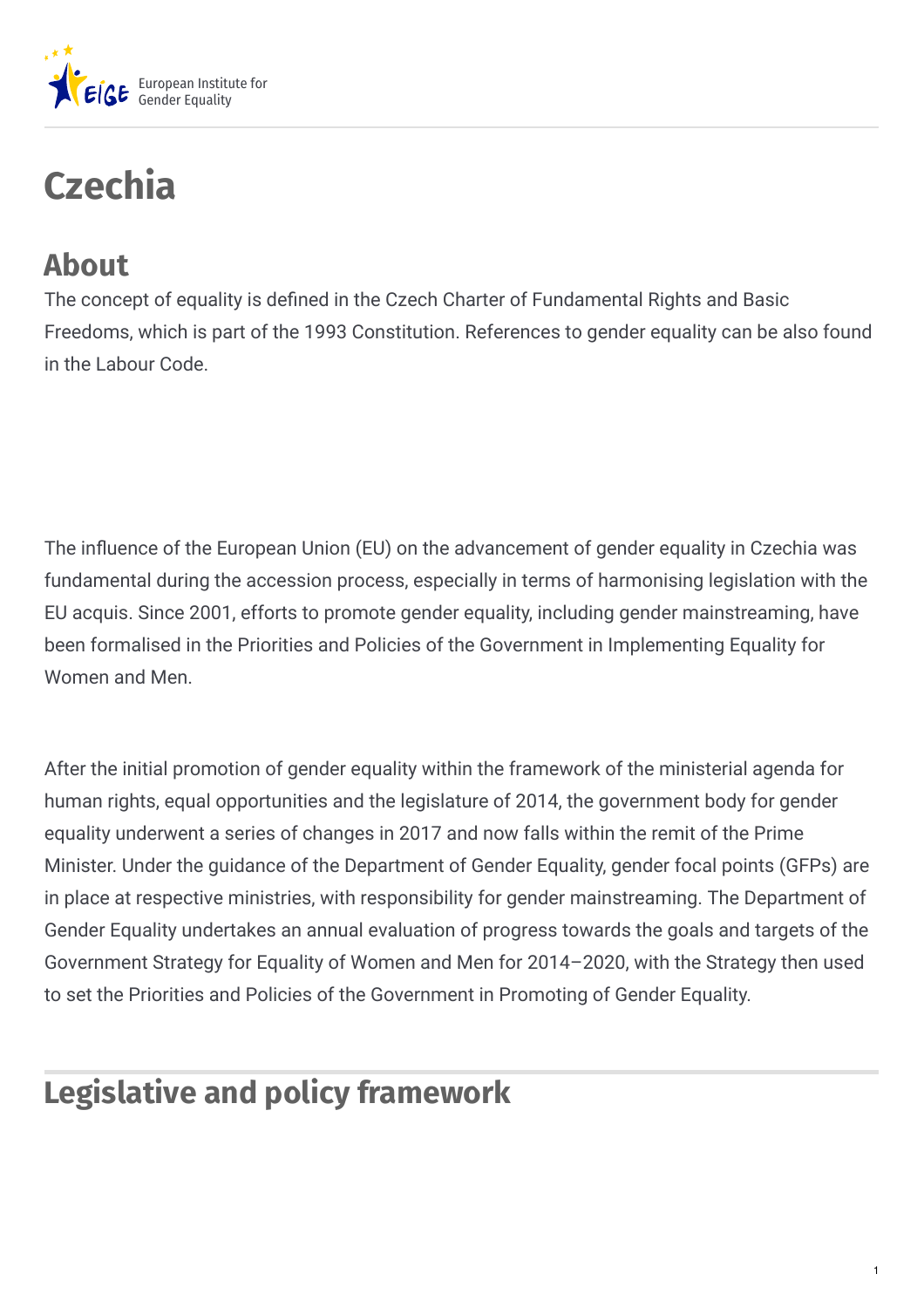The legal basis of the gender equality agenda is set primarily in the Constitution of the Czech Republic (namely Article 3(1) of the Charter of Fundamental Rights and Freedoms contained within the Constitution, entitling everyone to rights and liberties regardless of their sex) and international agreements (such as the Convention on the Elimination of All Forms of Discrimination Against Women (CEDAW) and other UN and Council of Europe conventions) [1].

The Anti-discrimination Act of 1 December 2009 is the central piece of legislation aimed at preventing discrimination based on gender. The Government Strategy for Equality of Women and Men for 2014–2020 is a medium-term document adopted by the government of Czechia and used to set government priorities each year. Compliance with the Strategy is monitored and assessed regularly, although there is no sanction mechanism for failure to comply.

In May 2018, the Standard of the Gender Focal Point (GFP) Positions was adopted by the government to liaise on gender equality issues across different ministries and strengthen the role of GFPs in carrying out gender impact assessments of legislative and non-legislative materials. Gender expertise varies between GFPs but the Standard recommends graduates with degrees in gender studies, law and social sciences for the post. The Standard also specifies that gender training for GFPs should be officially recognised by their employers as part of continuing professional development (CPD) [2]. Implementation of the Standard will form part of the annual report on the equality of women and men 2018, to be discussed and adopted by the government of the Czech Republic in May 2019.

A gender mainstreaming approach and objectives are set by the Strategy for Equality of Women and Men for 2014–2020. Progress is evaluated annually and specific targets and indicators are set in the Priorities and Policies of the Government in Promoting of Gender Equality. The Strategy effectively provides a roadmap for most of the actions taken in gender mainstreaming and serves as the main evaluation framework.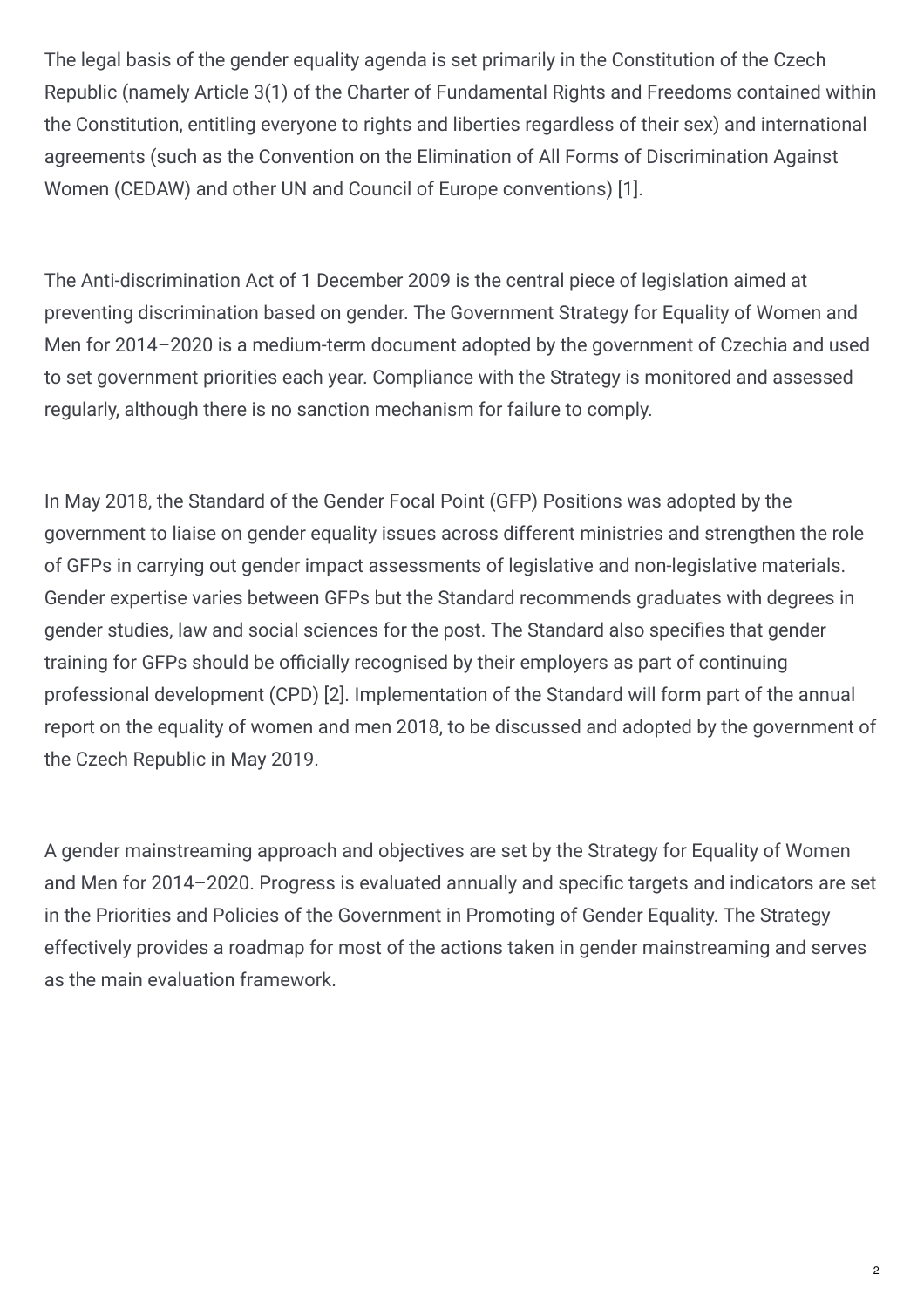Considerable effort is being applied to drafting the forthcoming Government Equality Strategy for 2021+. Gender evaluation of the Strategy 2014–2020 [3] concluded that the indicators complemented each of the specific goals (or targets) of the Strategy, although the Strategy remained focused on establishing the process of gender mainstreaming and gender equality promotion. Alongside the need for a medium-term document to guide gender equality and gender mainstreaming policy, Strategy 2021+ considers the eligibility conditions for EU funding in the 2021–2027 programming period.

The design and adoption of Strategy 2021+ are of utmost importance to the State, with particular attention paid to the development of precise indicators. Since the beginning of 2019, a fairly robust consultation process has been underway, through the medium of working groups. Strategy 2021+ is expected to be submitted to the government in March 2020.

#### Browse all [Czechia](https://eige.europa.eu/gender-mainstreaming/countries/browse/czech-republic?tp[]=resource) laws and policies

#### **Structures Government responsibilities**

Czechia's gender equality agenda is within the remit of the Prime Minister. There is criticism of the location and supervision of all human rights government councils – including that of gender equality - as the Prime Minister simultaneously acts as the chair of the Government Council for Gender Equality (Rada vlády pro rovnost žen a mužů, 'the Council') [4], the permanent advisory body to the Czech government, allowing potentially extensive control over these kinds of advisory bodies. The Council was established by Government Resolution No. 1033 of October 10, 2001. The Statute of the Council states: 'by its activities, the Council assists in and promotes the achievement of equality between women and men, i.e. equal standing and balanced participation of women and men in all spheres of life and at all levels of society, including legislature, and it acts to raise general consciousness about equality between women and men and about measures to achieve equality' [5].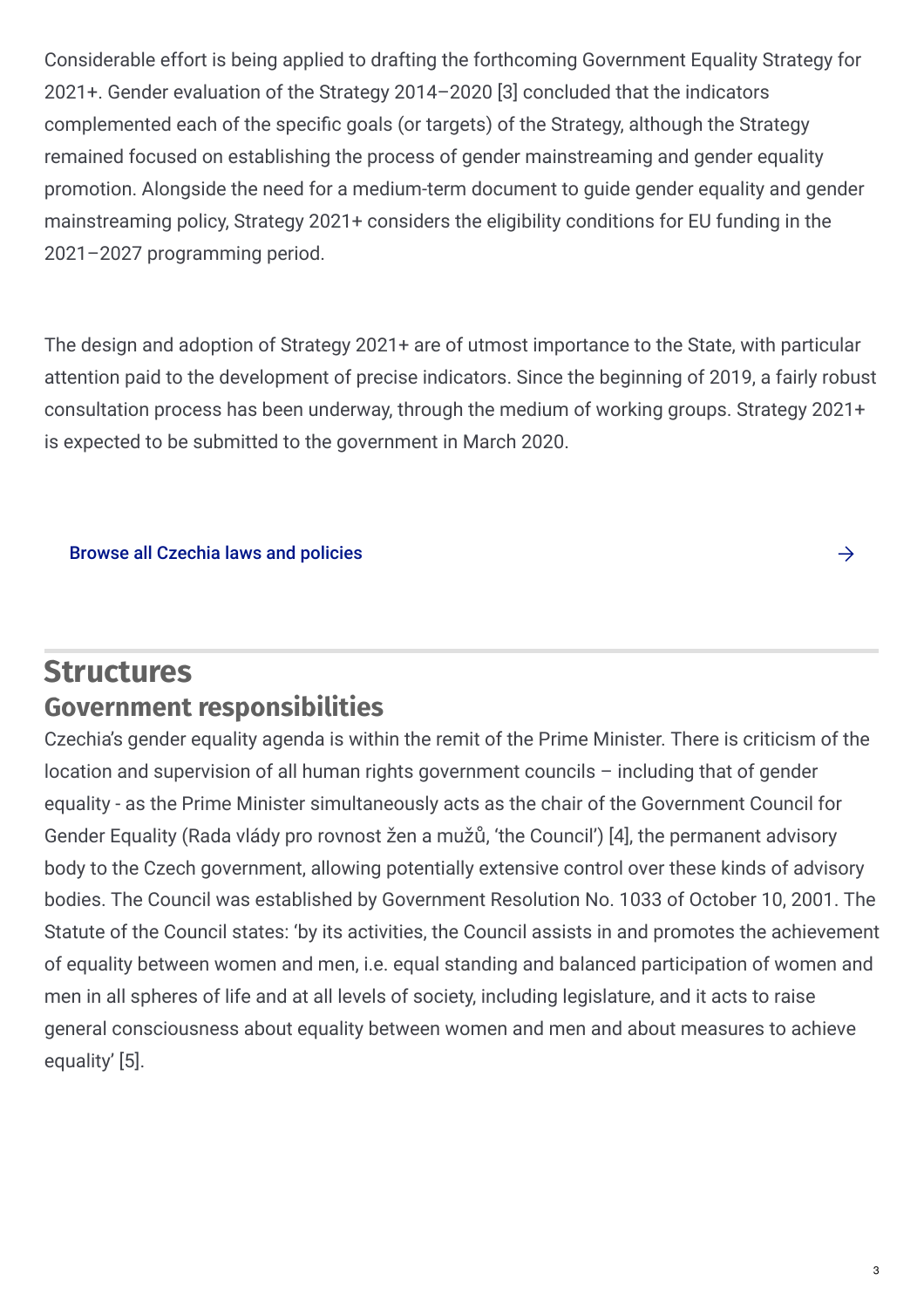The Department of Gender Equality (Odbor rovnosti žen a mužů při Úřadu vlády ČR) is the government gender equality body at national level. It serves as the Secretariat of the Council, as set out in the Statute of the Council [6]. The Department is an organisational unit at the Office of the Government, located in the Human Rights section. The Department of Gender Equality is divided into two different groups – the Secretariat of the Government Council for Gender Equality and the Unit for Horizontal Agendas [7]. The Department is the structure with primary responsibility for coordinating activities in the field of gender mainstreaming. The actual gender mainstreaming work is therefore carried out at various levels: within the Council and its committees and working groups, within the Department, and at the level of relevant ministries.

Effective communication between government advisory structures (the Council) and the relevant ministries is ensured via membership or guest participation of the GFPs at Council meetings, committees and working groups. The Department of Gender Equality meets regularly with GFPs outside of Council meetings.

## **Independent gender equality body**

The Public Defender of Rights (Veřejný ochránce práv) is the body for equal treatment, whose mandate is designated by EU Directive 2002/73/EC, the Anti-discrimination Act (198/2009 Coll.) and the Act on the Public Defender of Rights. According to the Act on the Public Defender of Rights, it 'shall contribute to promotion of the right to equal treatment of all persons irrespective of their race or ethnic origin, nationality, sex, age, disability, religion, belief or opinions, and to this end shall:

Provide methodological assistance to victims of discrimination in lodging their proposals for commencement of proceedings concerning that discrimination; Undertake research;

- Publish reports and issue recommendations on discrimination-related issues;
- Provide for exchange of available information with the relevant European parties' [8].

The Defender's mandate is chiefly concerned with research, recommendations and cooperation with other stakeholders.

## **Parliamentary bodies**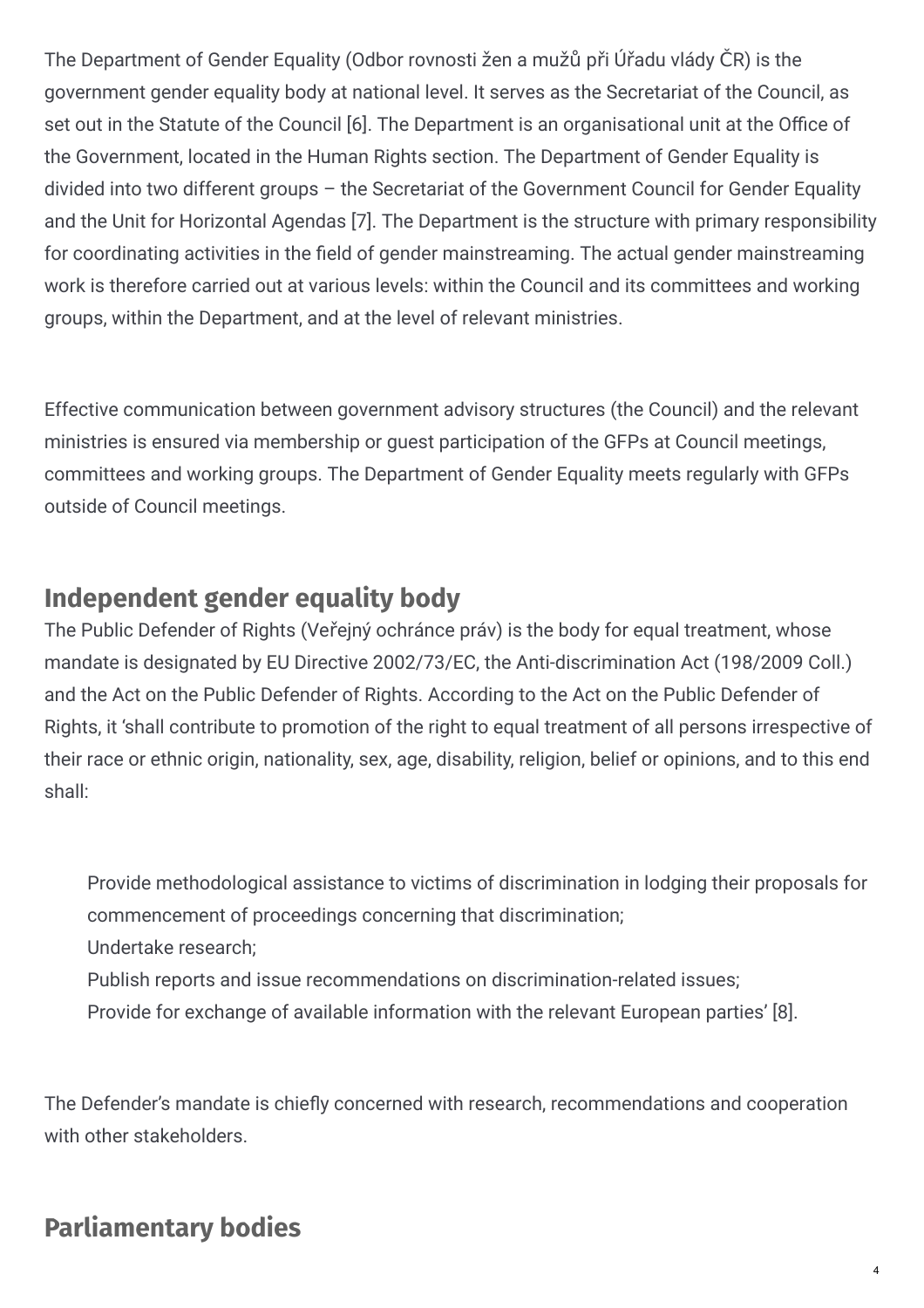In the parliament's Chamber of Deputies, the Permanent Commission on Family Issues, Equal Opportunities and Minorities deals with the gender [equality](http://www.psp.cz/en/sqw/hp.sqw?k=6000) agenda. Similarly, within the Senate, the agenda is held by the [Sub-Committee](http://www.senat.cz/organy/index.php?lng=en&ke_dni=21.4.2017&O=11&par_2=397) on Human Rights and Equal Opportunities of the Committee on Education, Science, Culture, Human Rights and Petitions. Although still in existence, the Sub-Committee has been on hiatus since February 2017.

The Report on Gender Equality, prepared annually by the Department of Gender Equality, is regularly presented to the government for adoption but is not required to be presented to any of the parliamentary committees.

Browse all Czechia [structures](https://eige.europa.eu/gender-mainstreaming/countries/browse/czech-republic?tp[]=structure)  $\rightarrow$ 

# **Methods and tools**

Note: the methods and tools listed under this section were the focus of EIGE's 2018-2019 assessment. If certain methods and tools are not mentioned in this section, this does not necessarily mean that they are not used at all by Czechia.

The standardisation, development and evaluation of standards and methodologies are essential steps in mainstreaming gender issues in state policies. Gender budgeting is still underdeveloped but is expected to form part of Strategy 2021+, which is still in preparation. In 2015, the Methodology for Gender Impact Assessment of Materials Submitted to the Government [9], and the Gender Audit Standard [10] were developed.

## **Training and awareness raising**

The Department of Gender Equality does not carry out gender awareness-raising activities to increase general sensitivity. Rather, the Government Council for Gender Equality, its committees, and working groups hold meetings that aim to increase general sensitivity to the issue of gender equality, especially among members of these bodies. Informal gender awareness-raising is part of the support provided by the Department of Gender Equality to various ministerial officers, including the GFPs in carrying out gender impact assessment.

# **Gender statistics**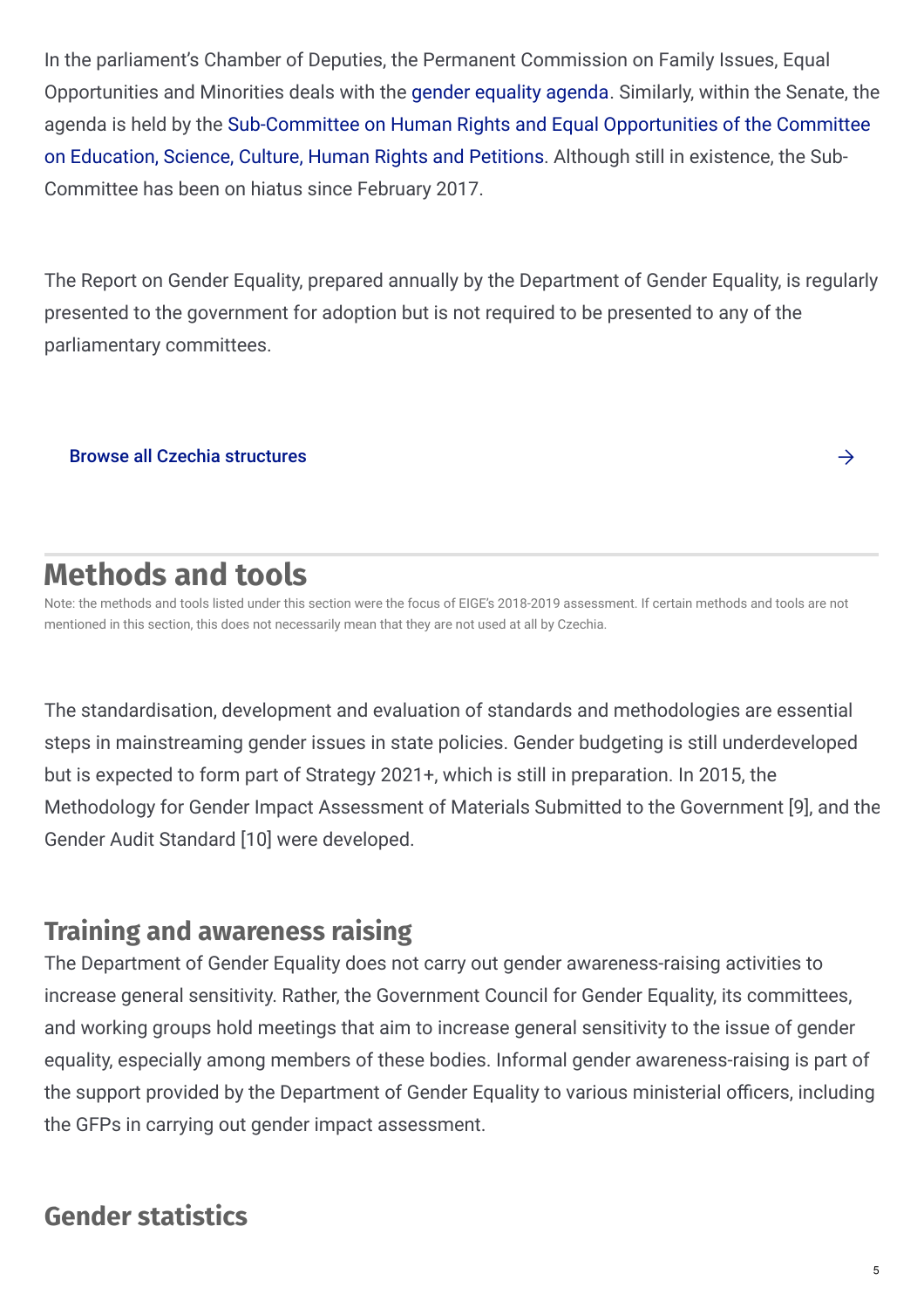There is no legal obligation to produce gender statistics and sex-disaggregated data. However, particular institutions have certain obligations to provide data on the gender of natural persons.

The primary provider of statistical data in Czechia is the Czech Statistical Office, whose authority is delineated in Act No 89/1995 Coll. on the State Statistical Service.

According to Section 8 of the Act, in statistical surveys of natural persons, the birth certificate number may be collected. Section 12 of the Act goes on to say that in population statistics and the population and housing census information, government bodies and providers of health services are obliged to provide a birth certificate number. While there is no legal obligation to produce sexdisaggregated data, therefore, data must be gathered that are readily available for sexdisaggregation.

In 2015, a Gender Statistics Concept was published by the Czech Statistical Office and the Office of the Government of Czechia. The Concept aims to review the adequacy of the official statistical system and its coverage of gender issues and to formulate further tasks in the production of gender statistics. Although it serves as a guideline for sex-disaggregated data collection, analysis and gender statistics production, it is not legally binding [11]. Despite the absence of legal standing, the dissemination of sex-disaggregated data and gender statistics has improved in recent years. Dissemination of data is made possible by the high degree of cooperation between the responsible unit of the Czech Statistical Office and the Department of Gender Equality.

The unit responsible for promoting the production of sex-disaggregated data within the Czech Statistical Office is the Unit for Labour Forces, Migration and Equal Opportunities, within the Labour Market and Equal Opportunities Statistics Department.

Browse all Czechia [methods](https://eige.europa.eu/gender-mainstreaming/countries/browse/czech-republic?tp[]=method_tool) and tools

# **Good practices**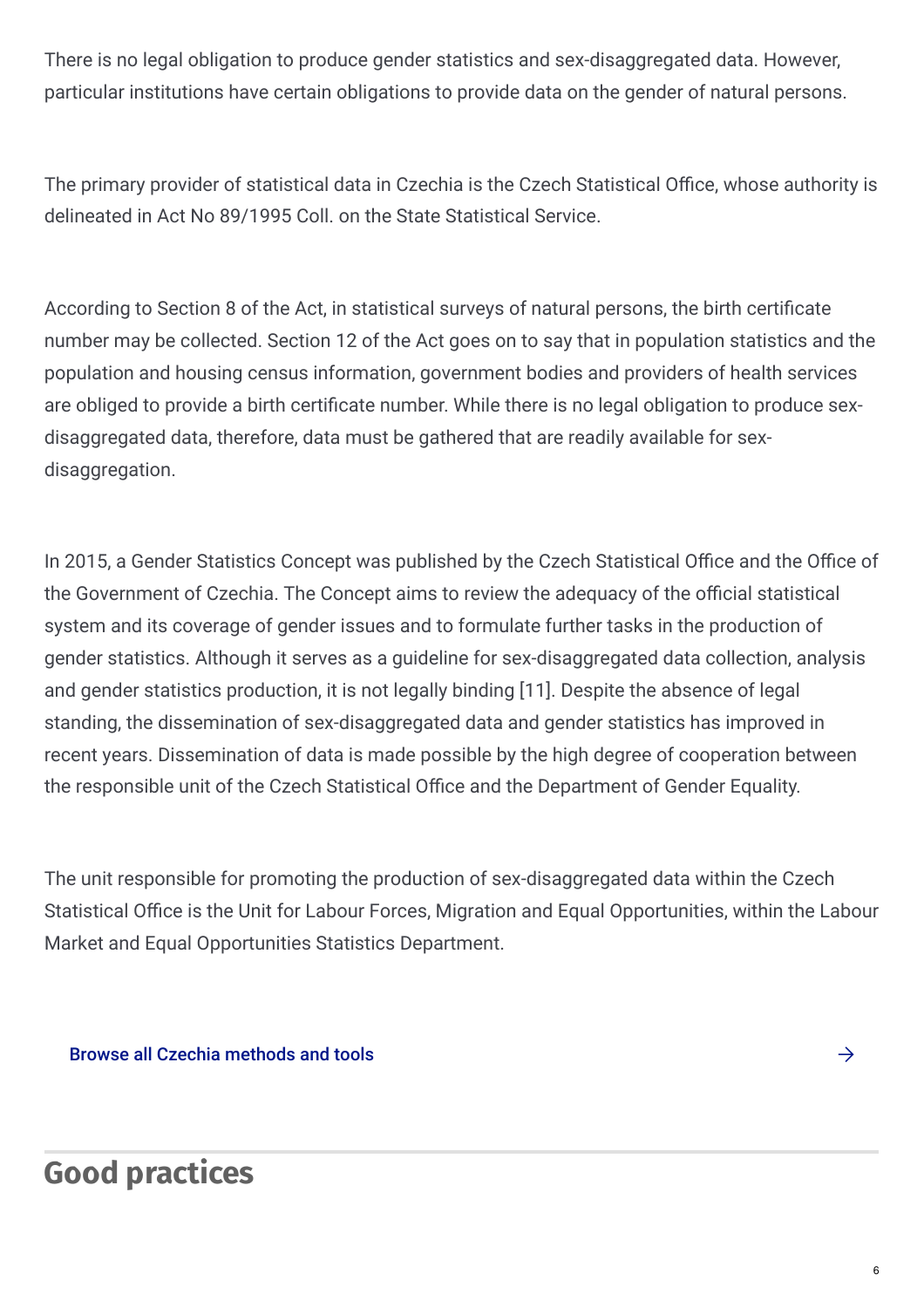## **References**

Committee for Institutional Safeguarding of Equal Opportunities for Women and Men at the Government Council for Gender Equality (2012 – 2018). Minute of [meetings](http://www.vlada.cz/cz/ppov/rovne-prilezitosti-zen-a-muzu/institucionalni_zabezpeceni/vybor-pro-institucionalni-zabezpeceni-rovnosti-zen-a-muzu--121941/).

Committee on the Elimination of Discrimination against Women (2016). Concluding observations. [CEDAW/C/CZE/CO/6.](http://tbinternet.ohchr.org/_layouts/15/treatybodyexternal/Download.aspx?symbolno=CEDAW/C/CZE/CO/6&Lang=En)

Kos Mottlová, M. (Ed.) (2019). A Dangerous Gender Ideology in the Czech Republic? Social Watch Monitoring Report on Gender Equality (Nebezpečná genderová ideologie v České republice? Monitorovací zpráva Social Watch o genderové rovnosti 2019). Praha: Social Watch Česká republika.

Office of the Government of Czechia – Department of Human Rights and Minorities (2014). [Government](http://www.vlada.cz/assets/ppov/rovne-prilezitosti-zen-a-muzu/Projekt_Optimalizace/Government_Strategy_for-Gender_Equality_2014_2020.pdf) Strategy for Equality of Women and Men for 2014-2020 (Vládní strategie pro rovnost žen a mužů v České republice na léta 2014 – 2020). Praha: Úřad vlády České republiky - Odbor lidských práv a ochrany menšin.

Office of the Government of the Czech Republic (2014). Report on the Opportunities for Optimisation of the Data Collection Used for the Evaluation of Gender Equality Implementation (Zpráva o možnostech [optimalizace](http://www.vlada.cz/assets/ppov/rovne-prilezitosti-zen-a-muzu/Projekt_Optimalizace/Zprava-o-moznostech-optimalizace-sberu-dat-k-hodnoceni-naplnovani-principu-rovnosti-zen-a-muzu.pdf) sběru dat k hodnocení naplňování principů rovnosti žen a mužů). Praha: Úřad vlády České republiky.

Office of the Government of the Czech Republic – Department of Human Rights and Minorities (2016). Gender Audit Standards: 2nd version (Standard [genderového](http://www.vlada.cz/assets/ppov/rovne-prilezitosti-zen-a-muzu/Projekt_Optimalizace/Standard_genderoveho_auditu_CJ.pdf) auditu : 2. verze). Praha: Úřad vlády České republiky - Odbor lidských práv a ochrany menšin.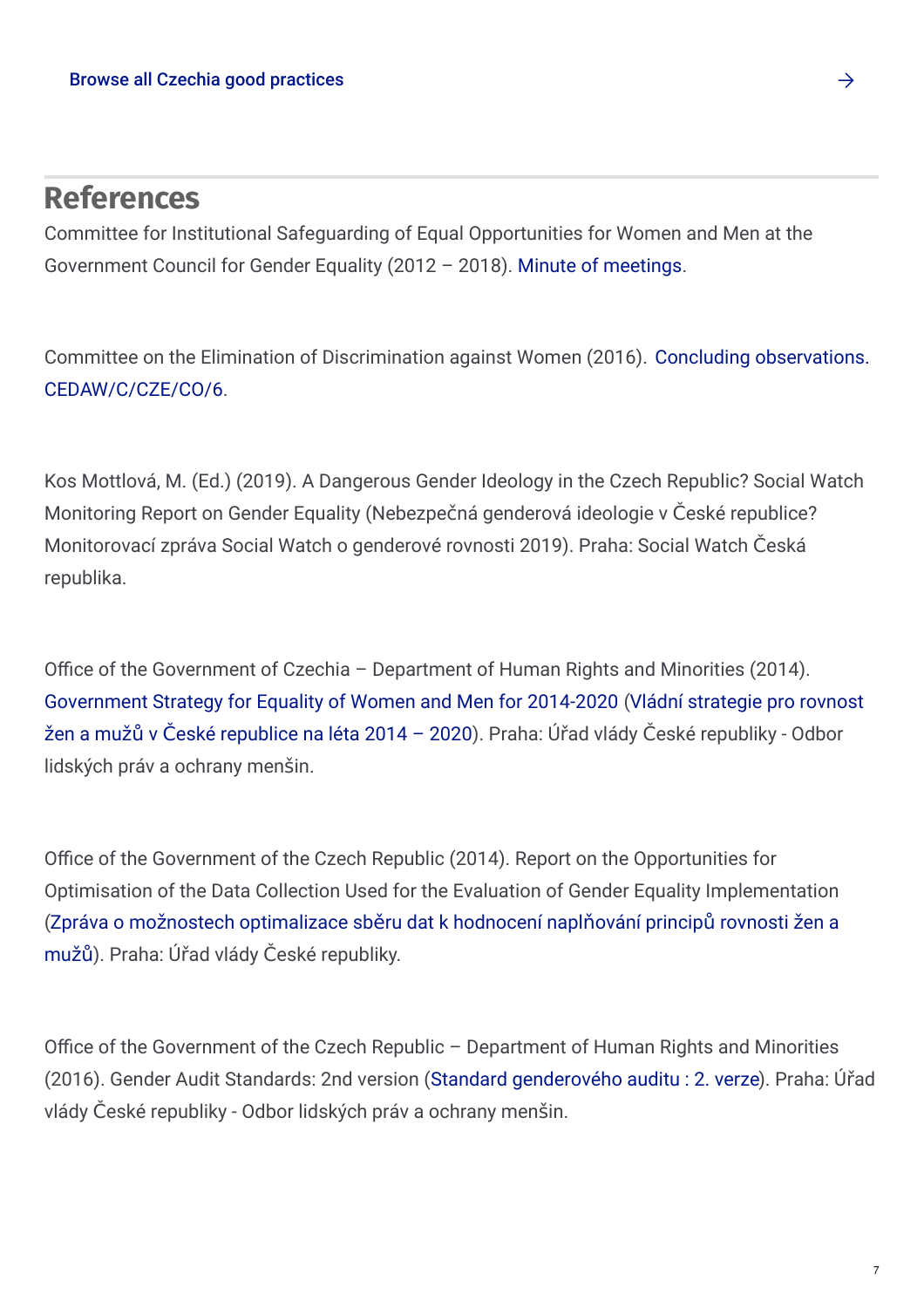Office of the Government of the Czech Republic – Department of Gender Equality (2018). Standard of the Gender Focal Point Positions at Respective Ministries (Standard pozice rezortních [koordinátorek](http://www.mocr.army.cz/assets/informacni-servis/povinne-informace/1-rovne-prilezitosti/standard-pozice-rezortnich-koordinatorek-a-koordinatoru-rovnosti-zen-a-muzu.pdf) a koordinátorů rovnosti žen a mužů). Praha: Úřady vlády České republiky.

Office of the Government of the Czech Republic – Department of Gender Equality (2018). The analysis of the implementation of Methodology for Gender Impact Assessment of Materials Submitted to the [Government](http://www.vlada.cz/assets/ppov/rovne-prilezitosti-zen-a-muzu/Projekt_OPZ/Vystupy_projektu/Analyza-uplatnovani-Metodiky-GIA.pdf) (Analýza uplatňování Metodiky hodnocení dopadů na rovnost žen a mužů pro materiály předkládané vládě České republiky). Praha: Úřad vlády ČR - Odbor rovnosti žen a mužů.

Office of the Government of the Czech Republic - Government Council for Gender Equality (2018). Annual Report: 2017. As well as annual reports for 2012 – 2016 (Rada vlády pro rovnost žen a mužů, 'Výroční zpráva za rok 2017). Praha.

Řezanka, M. and Návarová, J. (2015). The Gender Statistics Concept (Český [statistický](http://esf2014.esfcr.cz/dap/LW/Views/Core/Detail?action=get&id=8A000000-0000-0000-0000-000000021525&idForm=72365cd6-f664-4c8f-8b75-c637c9bfc32b&idbo=f42266a2-71fa-4be1-8242-eda4dd92cb4c#) úřad - Oddělení pracovních sil, migrace a rovných příležitostí 'Koncepce genderové statistiky' & Úřad vlády ČR - Oddělení rovnosti žen a mužů). Czech Statistical Office.

Špondrová, P., Hejzlarová, E., Walek, C. and Čmolíková Cozlová, K. (2015). Methodology for Gender Impact [Assessment](http://www.vlada.cz/assets/ppov/rovne-prilezitosti-zen-a-muzu/dokumenty/Metodika-PO-OPONENTURE.pdf) of Materials Submitted to the Government : Guidelines (Metodika hodnocení dopadů na rovnost žen a mužů pro materiály předkládané vládě ČR : příručka). Office of the Government of the Czech Republic – Department of Human Rights and Minorities. Praha: Úřad vlády České republiky - Odbor lidských práv a ochrany menšin.

Statute of the Government Council for Gender Equality: Government Resolution No. 544 of July 8, 2015 (Statut Rady vlády pro [rovnost](http://www.vlada.cz/assets/ppov/rovne-prilezitosti-zen-a-muzu/Statut_Rady_gender-_2018_-opraveno.pdf) žen a mužů, 2015).

#### **Endnotes**

[1] For an exhaustive account of gender equality legislation in Czechia, see Government Strategy for Equality of Women and Men for 2014 – 2020 (Vládní strategie pro rovnost žen a mužů v České [republice](http://www.vlada.cz/assets/ppov/rovne-prilezitosti-zen-a-muzu/Projekt_Optimalizace/Government_Strategy_for-Gender_Equality_2014_2020.pdf) na léta 2014 – 2020) (2014).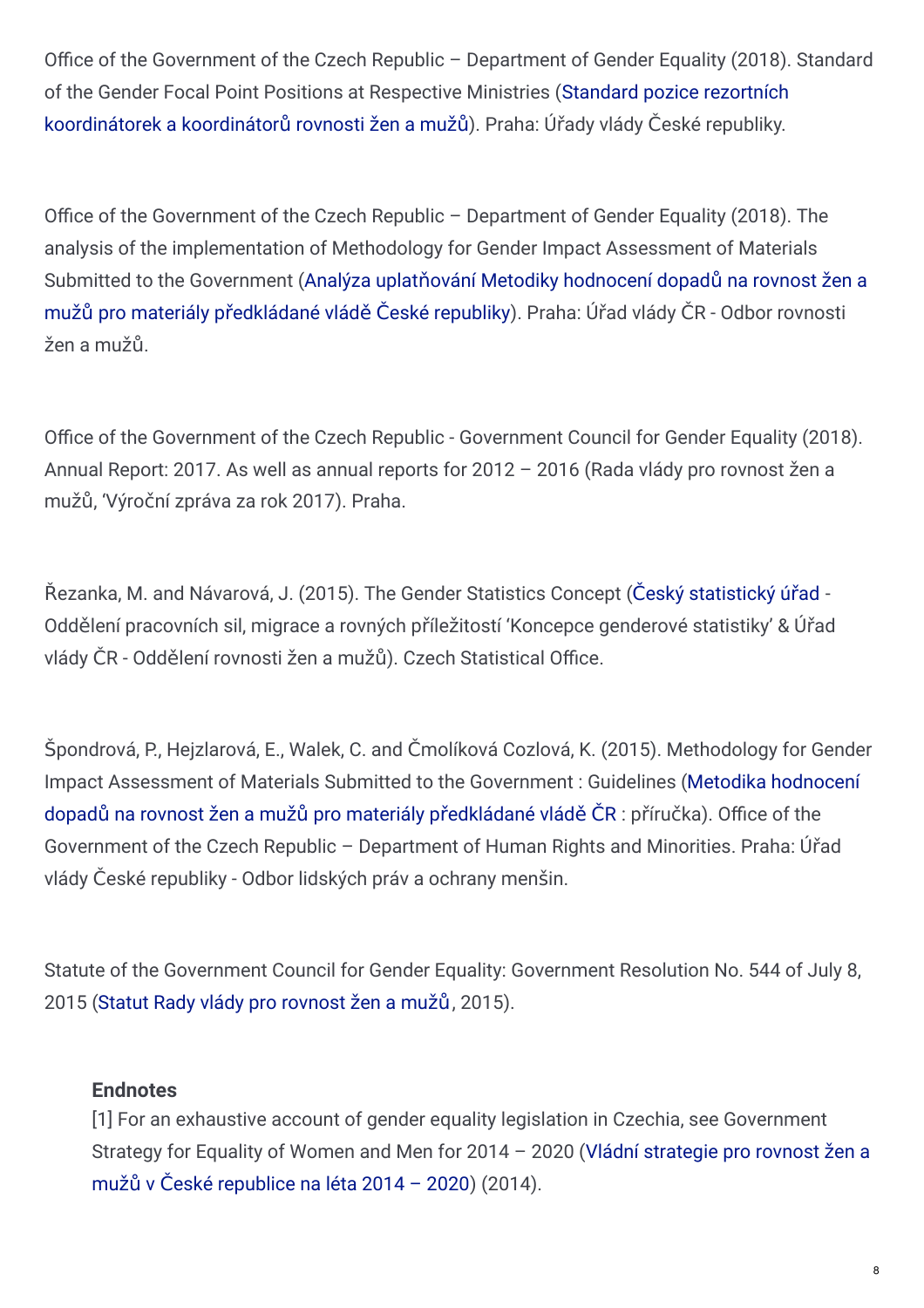[2] Office of the Government of the Czech Republic – Department of Human Rights and Minorities (2016). Gender Audit Standards: 2nd version (Standard [genderového](http://www.vlada.cz/assets/ppov/rovne-prilezitosti-zen-a-muzu/Projekt_Optimalizace/Standard_genderoveho_auditu_CJ.pdf) auditu : 2. Verze). Praha: Úřad vlády České republiky - Odbor lidských práv a ochrany menšin.

[3] The evaluation of the Strategy is not public and to date has only been introduced in the working meetings on the design and planning of the Government Strategy for Gender Equality 2021+.

[4] The Government Council for Gender Equality is not included in Section 2 of the questionnaire.

[5] Government of Czechia (2015). Statute of the Government Council for Gender Equality: Government Resolution No. 544 of July 8, 2015 (Statut Rady vlády pro [rovnost](http://www.vlada.cz/assets/ppov/rovne-prilezitosti-zen-a-muzu/Statut_Rady_gender-_2018_-opraveno.pdf) žen a mužů).

[6] Government of Czechia (2015). The statute of the Government Council for Gender Equality: [Government](http://www.vlada.cz/assets/ppov/rovne-prilezitosti-zen-a-muzu/Statut_Rady_gender-_2018_-opraveno.pdf) Resolution No. 544 of July 8, 2015 (Statut Rady vlády pro rovnost žen a mužů).

[7] See the ['Organisation](http://www.vlada.cz/assets/urad-vlady/organizacni-struktura/Organizacni-schema-platne-k-1--lednu-2019_1.pdf) Scheme of the Office of the Government'.

[8] Act on the Public Defender of Rights (Zákon o veřejném [ochránci](http://www.ochrance.cz/zakon-o-verejnem-ochranci-prav/) práv, č. 349/1999 Sb. ze dne 8. prosince 1999).

[9] Špondrová, P., Hejzlarová, E., Walek, C. and Čmolíková Cozlová, K. (2015). Methodology for Gender Impact Assessment of Materials Submitted to the [Government:](http://www.vlada.cz/assets/ppov/rovne-prilezitosti-zen-a-muzu/dokumenty/Metodika-PO-OPONENTURE.pdf) Guidelines (Metodika hodnocení dopadů na rovnost žen a mužů pro materiály předkládané vládě ČR: příručka). Office of the Government of the Czech Republic – Department of Human Rights and Minorities. Praha: Úřad vlády České republiky - Odbor lidských práv a ochrany menšin.